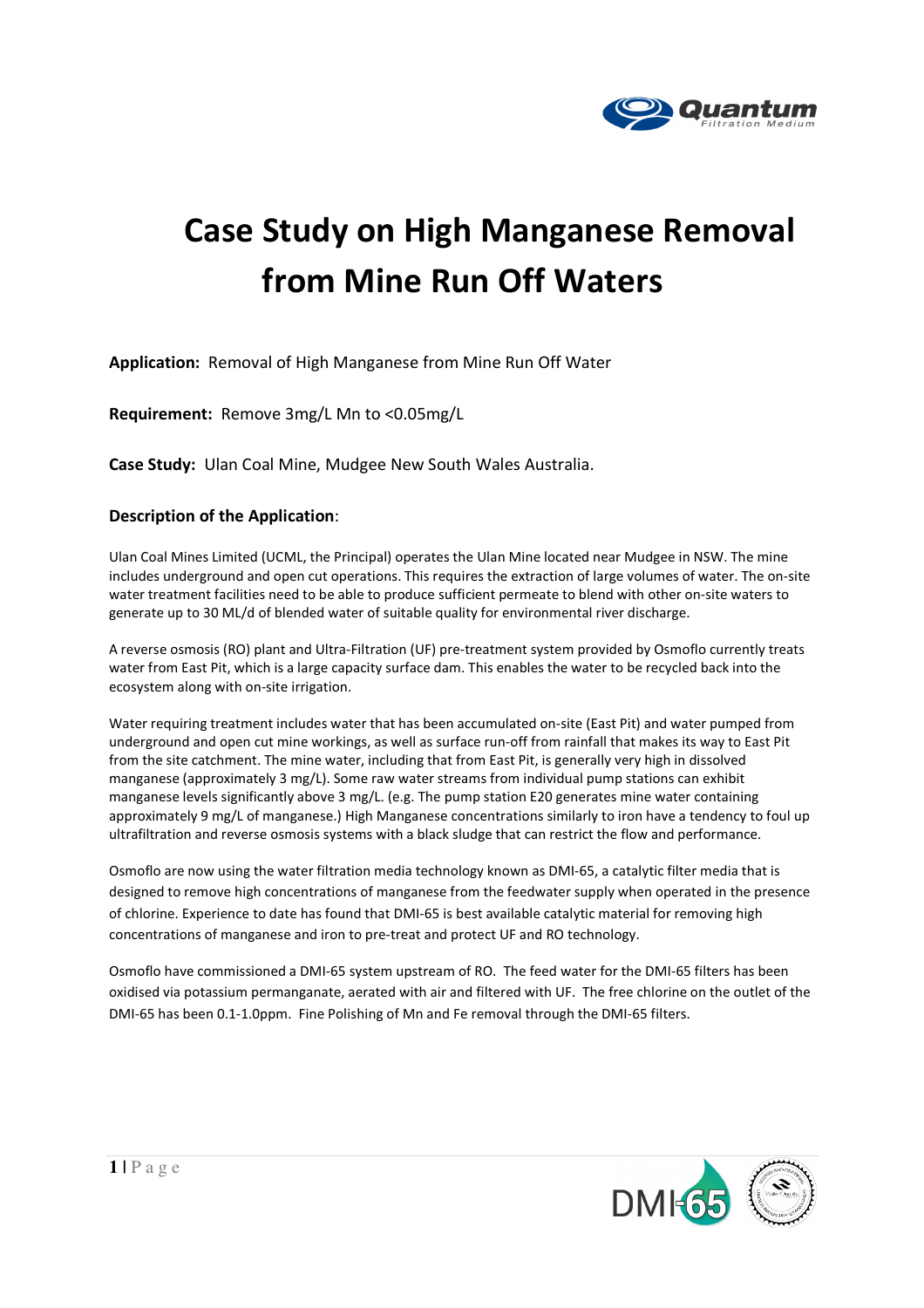

See below the tables for the results. Osmoflo analyse the Fe and Mn using a Hach DR900 colorimeter. These results are also similar using the Hach DR2700 spectophotometer. The target is to get below 0.05pm Mn and Fe

|                         | Raw Feed | Oxi Tank Product <sup>a</sup> | DMI Inlet | <b>DMI Outlet</b> | Pretreated water tank |
|-------------------------|----------|-------------------------------|-----------|-------------------|-----------------------|
| <b>Time</b>             | 7:30 PM  |                               |           |                   |                       |
| $Mn$ (mg/L)             | 2.6      | 0.089                         | 0.077     | < 0.05            | 0.078                 |
| Fe (mg/L)               | 0.3      | 0.04                          | 0.06      | < 0.05            |                       |
| Turbidity (NTU)         | 3.63     | 14.8                          | 0.08      | 0.09              | 0.24                  |
| рH                      | 6.5      | 8.08                          | 8.01      | 7.78              | 7.58                  |
| ORP (mV)                | 389      | 346                           | 686       | 743               | 660                   |
| Temperature (Deg C)     | 12.3     |                               |           |                   |                       |
| KMnO4 dose              | 4ppm     |                               |           |                   |                       |
| Single UF train running |          |                               |           |                   |                       |

 $a = 14.8$  NTU, 8.38 pH, 480 ORP, 12.3 deg C (values from the field instrument)

|          |          |                               |           | Pretreated water<br>tank |
|----------|----------|-------------------------------|-----------|--------------------------|
| 10:30 PM |          |                               |           |                          |
| 2.6      | 0.068    | 0.069                         | < 0.05    | 0.097                    |
| 0.28     | 0.04     | n/a                           | < 0.04    |                          |
| 3.16     | 13.4     | 0.13                          | 0.09      | 0.18                     |
| 6.86     | 7.95     | 7.91                          | 8.2       |                          |
| 195      | 215      | 699                           | 692       |                          |
| 12.1     |          |                               |           |                          |
| 5ppm     |          |                               |           |                          |
|          | Raw Feed | Oxi Tank Product <sup>b</sup> | DMI Inlet | <b>DMI Outlet</b>        |

 $b= 13.4$  NTU, 8.07 pH, 385 ORP, 12.1 deg C (value from the field instrument)

This customer has implemented a large DMI-65 filter as pre-treatment to RO.

The are trying to polish 0.07mg/L – 0.1mg/L Mn to undetectable levels.

The Filters are horizontal filters with a 650mm bed depth, at an LV of 12.6m3/m3/hour backwashing at LV30m3/m2/hour.

There is also about 100mm of 2mm filter gravel + 100mm 1.2mm gavel + 100mm 0.8mm sand as a mixed media with 650mm DMI-65 on top.

Prior to the DMI-65 the client is oxidising up to 3ppm Mn with permanganate in a holding tank, then removing the TDS and TSS and residual permanganate through a UF unit. The quality of water coming into the DMI-65 is listed on page 3.